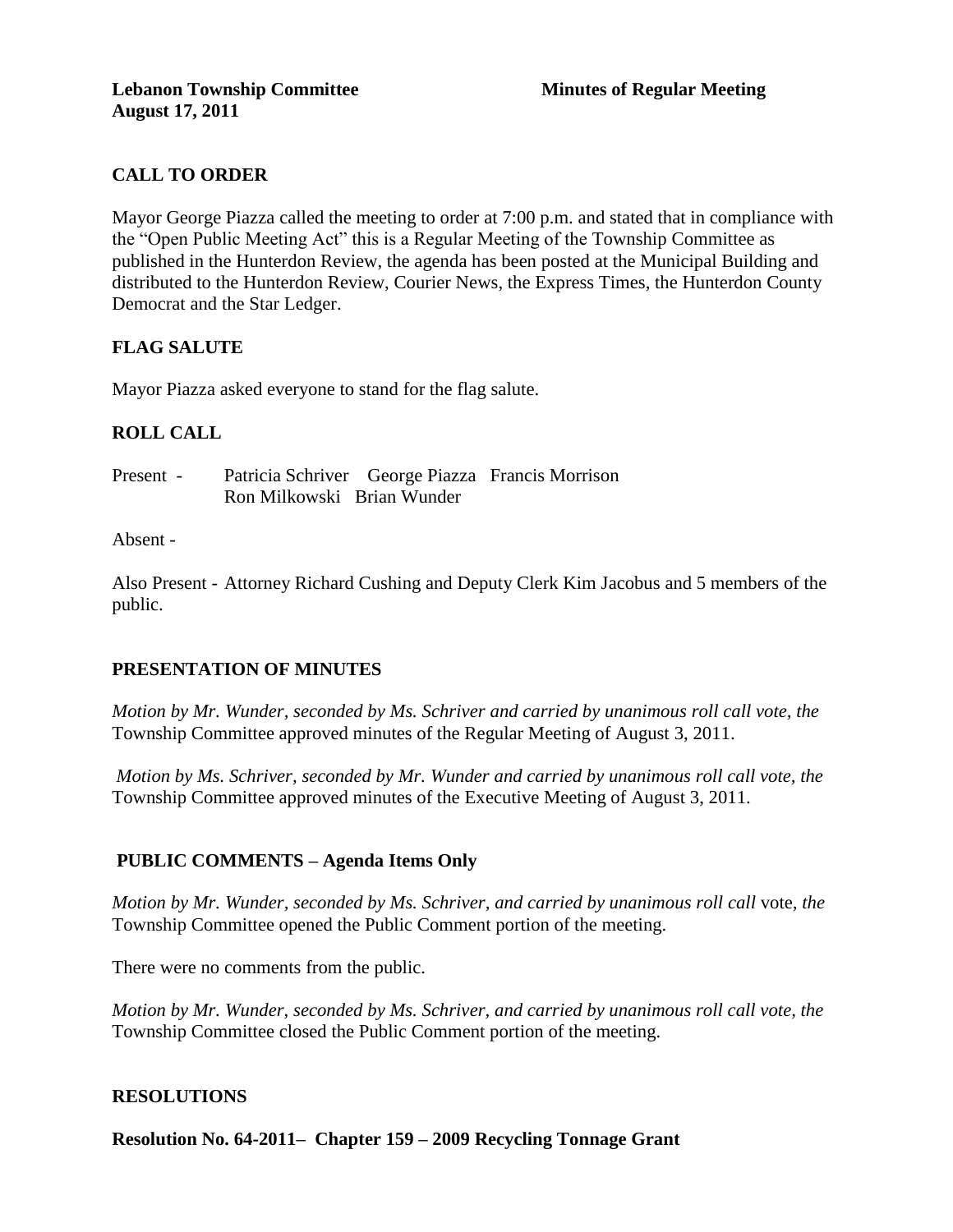LTCM 8/17/11 Page 2 of 5

*Motion by Ms. Schriver, seconded by Mr. Wunder and carried by unanimous roll call vote, the* Township Committee adopted Resolution No. 64-2011 as written below.

### **TOWNSHIP OF LEBANON COUNTY OF HUNTERDON STATE OF NEW JERSEY RESOLUTION NO. 64-2011**

#### **CHAPTER 159**

**WHEREAS**, N.J.S. 40A4-87 provides that the Director of the Division of Local Government Services may approve the insertion of any special item of revenue in the budget of any county or municipality when such item shall have been made available by law and the amount thereof was not determined at the time of the adoption of the budget, and

**WHEREAS**, said Director may also approve the insertion of an item of appropriation for an equal amount, and

#### **SECTION 1**,

**NOW, THEREFORE BE IT RESOLVED** that the Township of Lebanon, Hunterdon County, hereby requests the Director of the Division of Local Government Services to approve the increase of \$ 2,378.92 for an item of revenue in the budget of the year 2011 as follows:

Miscellaneous Revenues –

Revenue Offset with Appropriations – 2009 Recycling Tonnage Grant Total with increase to be \$ 2,378.92

#### **SECTION 2**,

**BE IT FURTHER RESOLVED** that a like sum of \$ 2,378.92 be and the same is hereby appropriated under the caption of:

General Appropriations -

Public & Private Programs Offset by Revenues – 2009 Recycling Tonnage Grant State/Federal Share \$ 2,378.92 Non State Share \$ Total with increase to be \$ 2,378.92

**FURTHER RESOLVED** that two certified copies of this resolution with a copy of the appropriate documentation be forwarded to the Division of Local Government Services.

#### **OLD BUSINESS**

#### **Authorization to Seek Bids for the Township Garage Project**

The Committee had discussion regarding the Professional Architectural Services Proposal for the DWP Garage project. Attorney Cushing will prepare a resolution for the next meeting.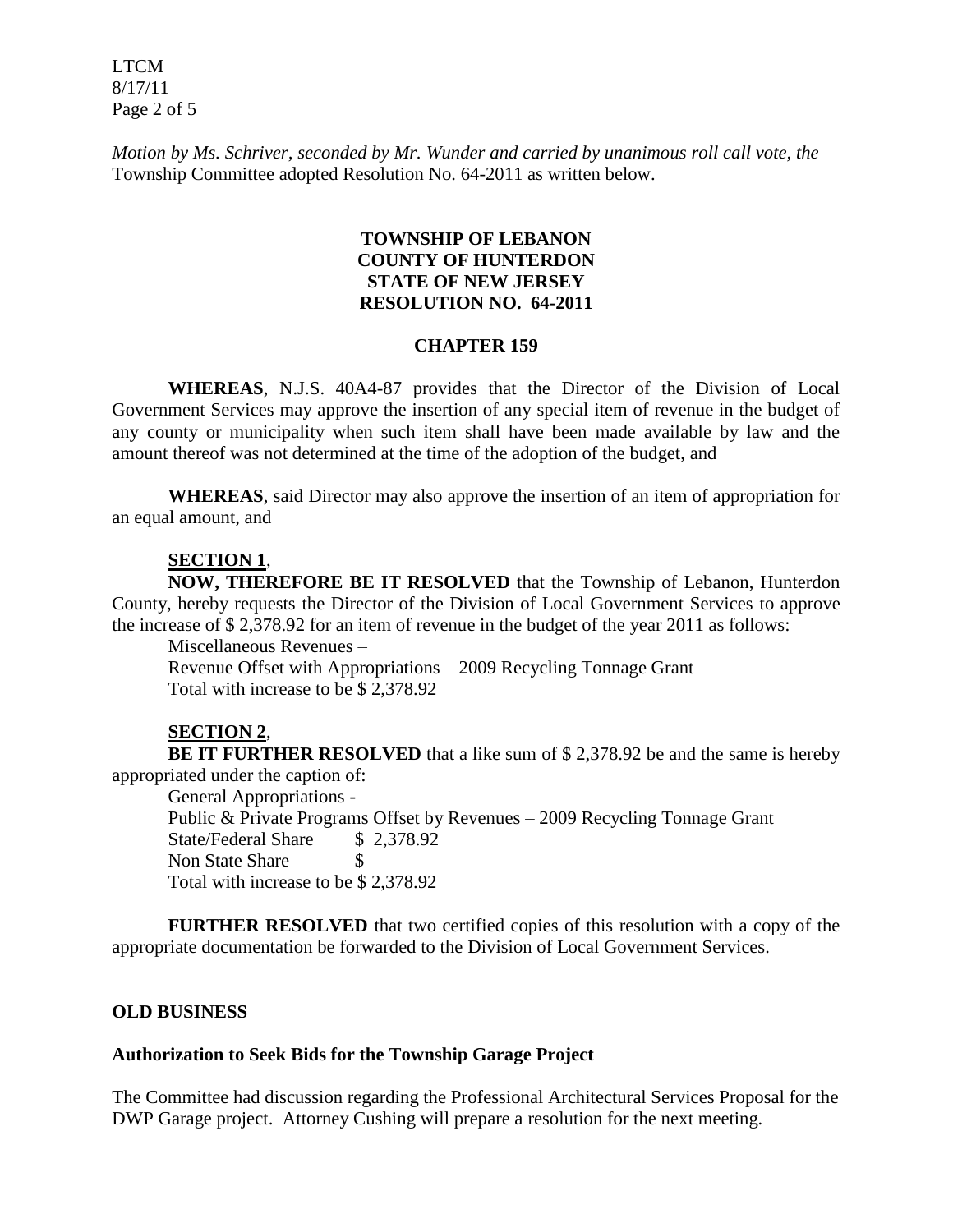LTCM 8/17/11 Page 3 of 5

*Motion by Ms. Schriver, seconded by Mr. Wunder and carried by unanimous roll call vote, the* Township Committee approved Mr. Chambers Professional Architectural Services Proposal.

*Motion by Mr. Wunder, seconded by Ms. Schriver, and carried by unanimous roll call vote, the* Township Committee authorized the Clerk to seek bids for the DPW Garage project.

#### **NEW BUSINESS**

#### **Request to Purchase a Stretcher – LTVFD**

Warren Gabriel, Fire Chief requested to purchase a power stretcher. He had obtained quotes and Stryker EMS Equipment was the lowest quote at \$12,870. Mr. Gabriel had also spoken to the CFO regarding the availability of funds. Mr. Wunder stated that he had spoken to Warren Gabriel regarding the stretched.

*Motion by Ms. Schriver, seconded by Mr. Wunder and carried by favorable roll call vote, the* Township Committee approved the purchase of the stretcher from Stryker EMS Equipment for \$12,870. AYES: Morrison, Schriver, Piazza, Wunder ABSTAIN: Milkowski

#### **Social Affair Permit Request – LTVFD – September 17, 2011 - A Day in the Park**

*Motion by Mr. Wunder, seconded by Mr. Milkowski, and carried by favorable roll call vote, the* Township Committee approved the Social Affair Permit for A Day in the Park for September 17, 2011. AYES: Morrison, Piazza, Wunder, Milkowski ABSTAIN: Schriver

### **Raffle Application – Voorhees High School Cheerleaders – October 22, 2011- Basket Raffle Voorhees High School Cheerleaders – October 22, 2011- 50/50/ Raffle**

*Motion by Mr. Wunder, seconded by Ms. Schriver, and carried by unanimous roll call vote, the* Township Committee approved the Voorhees High School Cheerleaders raffle applications for a Basket Raffle and a 50/50 Raffle on October 22, 2011.

#### **Blue Light Application – Robert Memie Jr.**

*Motion by Ms. Schriver, seconded by Mr. Wunder and carried by unanimous roll call vote, the* Township Committee approved the Blue Light application for Robert Memie, Jr.

#### **PRESENTATION OF VOUCHERS**

Committee Members provided a description of vouchers exceeding \$1,000.00.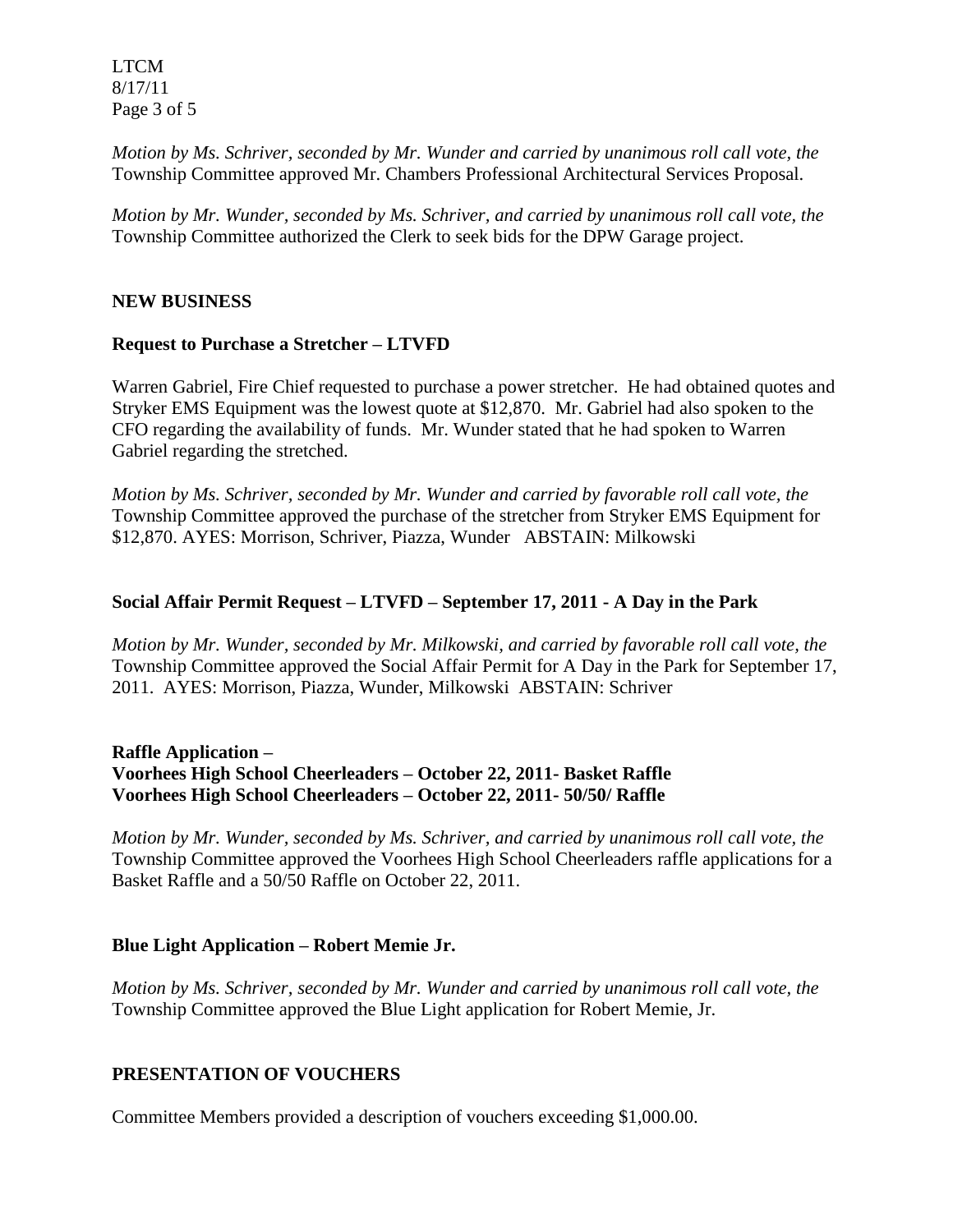LTCM 8/17/11 Page 4 of 5

*Motion by Ms. Schriver, seconded by Mr. Wunder and carried by unanimous favorable roll call* vote, the Township Committee approved the August 17, 2011 bill list in the amount of \$2,681,168.02 minus the \$2191.76 check for Di Francesco, Bateman & Coley.

## **CORRESPONDENCE**

## **Sandra Singer Rauschenberger** – **Letter regarding Recycling Program**

Mayor Piazza stated that he thought that there was good points made and that the letter would be passed onto the Recycling Coordinator.

# **PUBLIC COMMENTS**

*Motion by Ms. Schriver, seconded by Mr. Wunder and carried by unanimous favorable roll call*  vote, the Township Committee opened the Public Comment portion of the meeting.

There were no comments from the public.

*Motion by Mr. Wunder, seconded by Ms. Schriver and carried by unanimous favorable roll call*  vote*,* the Township Committee closed the Public Comment portion of the meeting.

# **EXECUTIVE SESSION**

*Motion by Ms. Schriver, seconded by Mr. Wunder and carried by unanimous favorable roll call*  vote, the Township Committee approved Resolution No. 65-2011 and convened in executive session at 7:33 p.m.

### **TOWNSHIP OF LEBANON RESOLUTION NO. 65-2011**

BE IT RESOLVED by the Mayor and Township Committee of the Township of Lebanon, that in compliance with N.J.S.A. 10:4-12, this meeting will be closed to the Public to discuss the following matters:

> Boyer Claim, DPW Building, Squad Building, Municipal Court, Contract & Collective Bargaining Negotiations

*Motion by Ms. Schriver, seconded by Mr. Wunder and carried by unanimous favorable roll call*  vote, the Township Committee reconvened the Regular Committee meeting at 8:10 p.m.